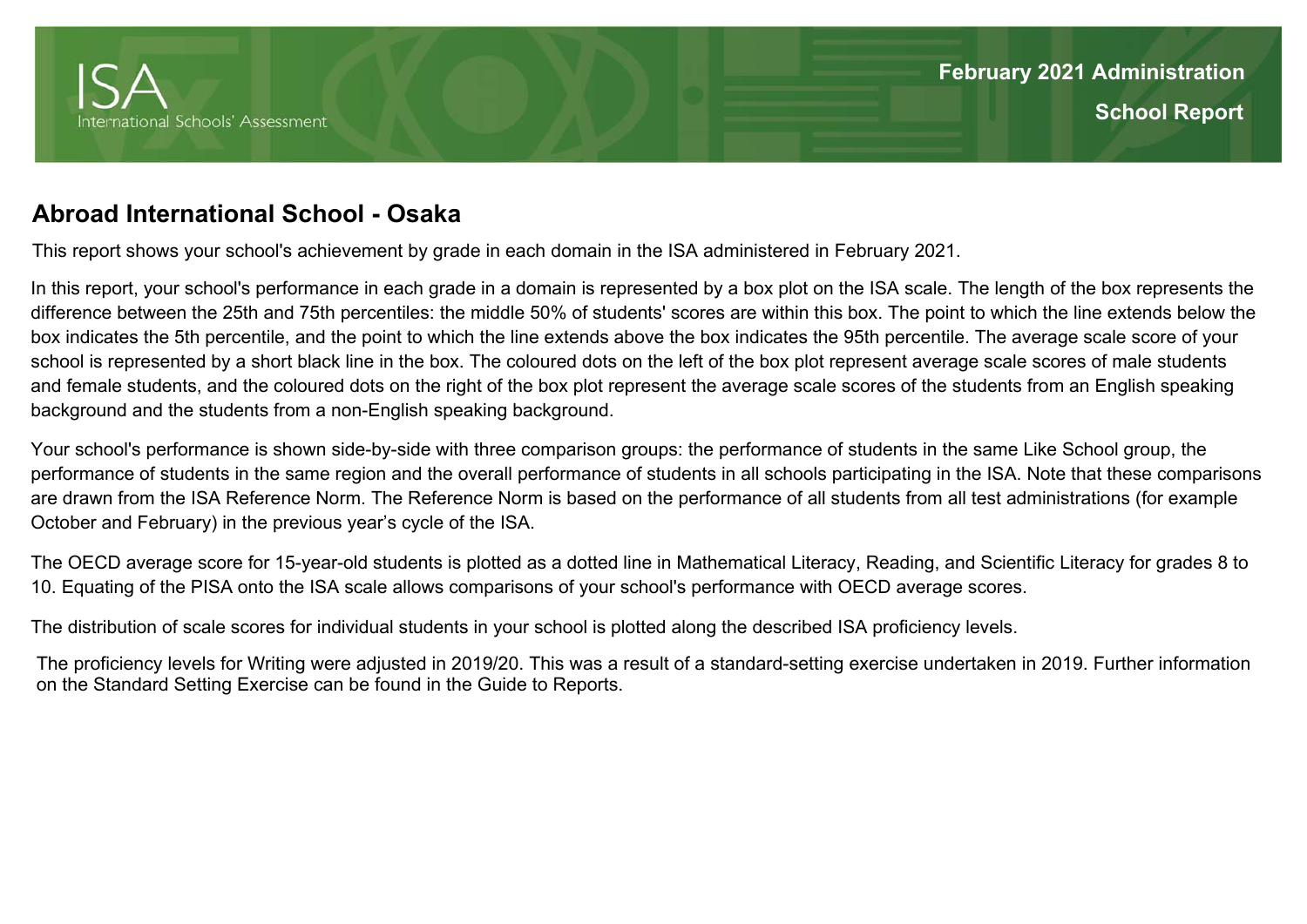

**Mathematical Literacy Grade 3 Abroad International School - OsakaFebruary 2021 Administration - School Report**

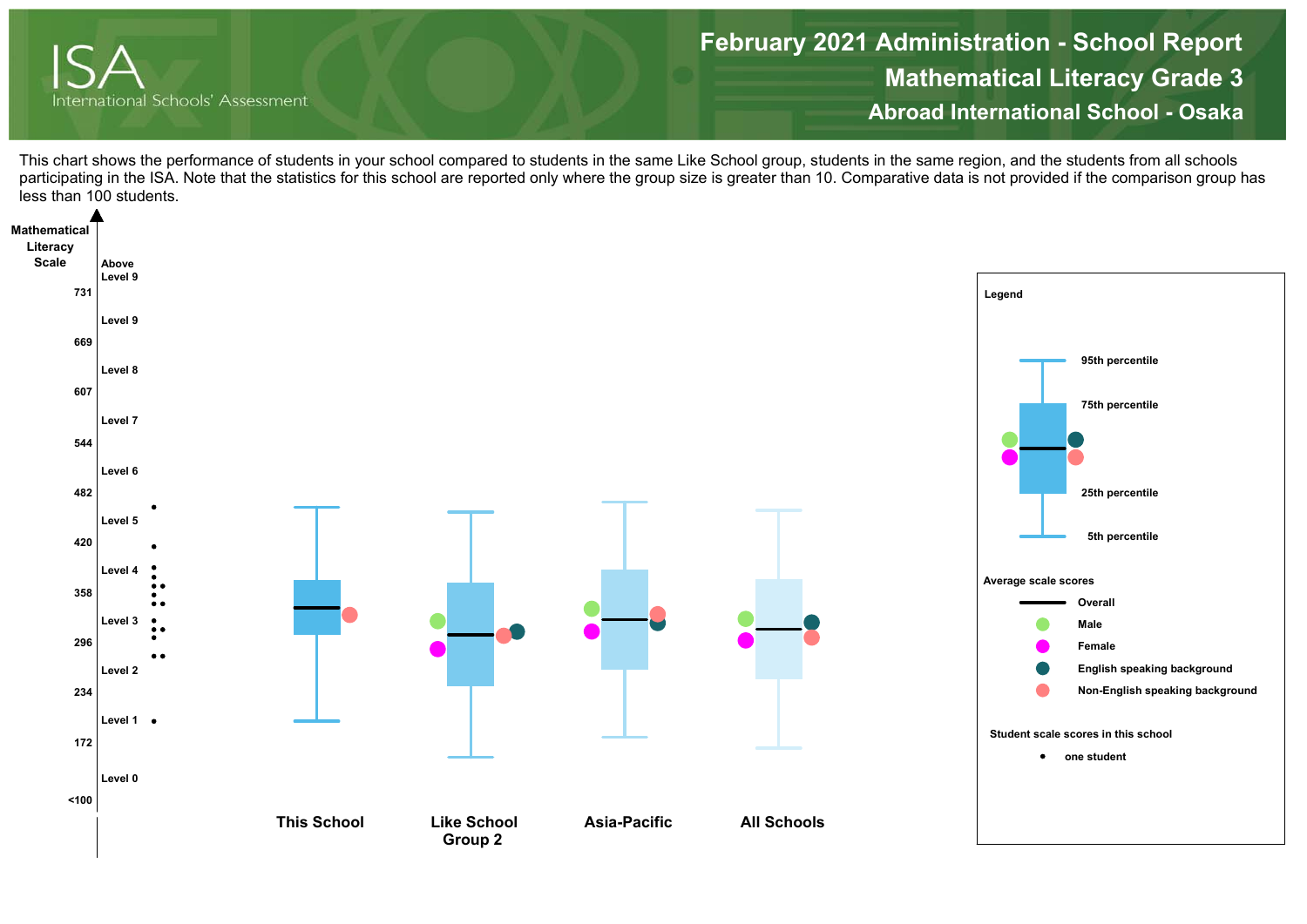

**Reading Grade 3 Abroad International School - Osaka February 2021 Administration - School Report**

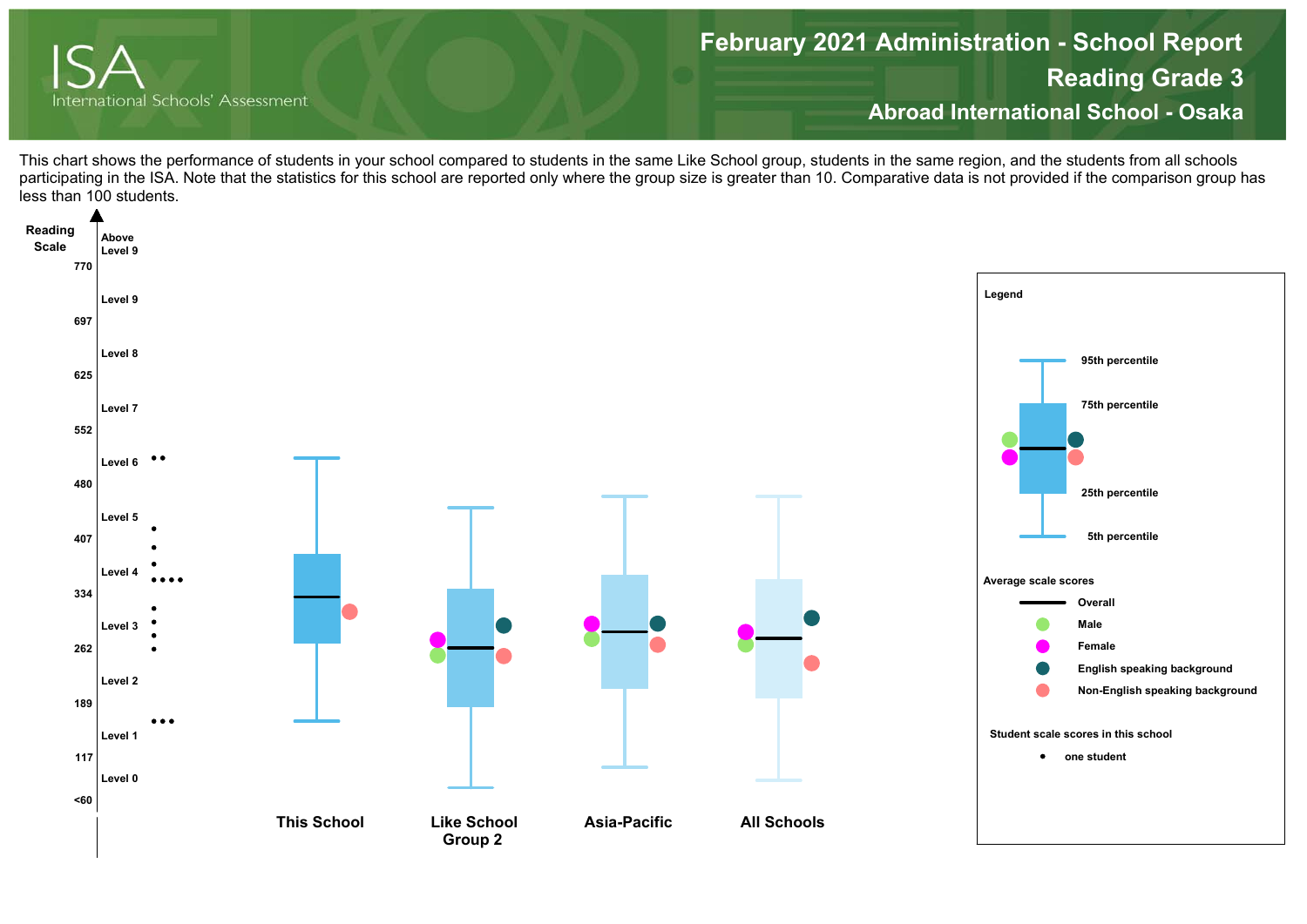

**Narrative/Reflective Writing Grade 3 Abroad International School - OsakaFebruary 2021 Administration - School Report**

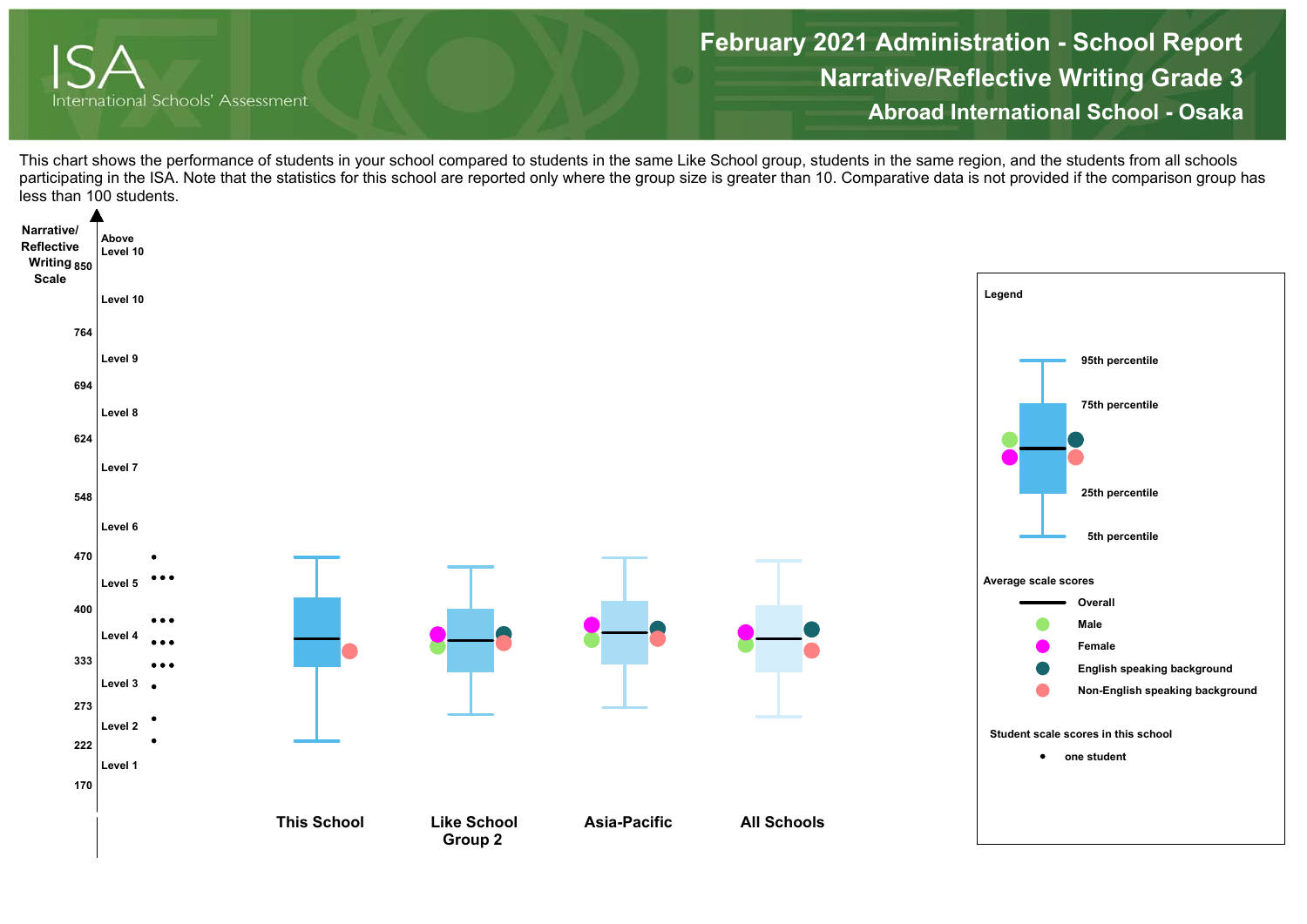

**Exposition/Argument Writing Grade 3 Abroad International School - Osaka February 2021 Administration - School Report**

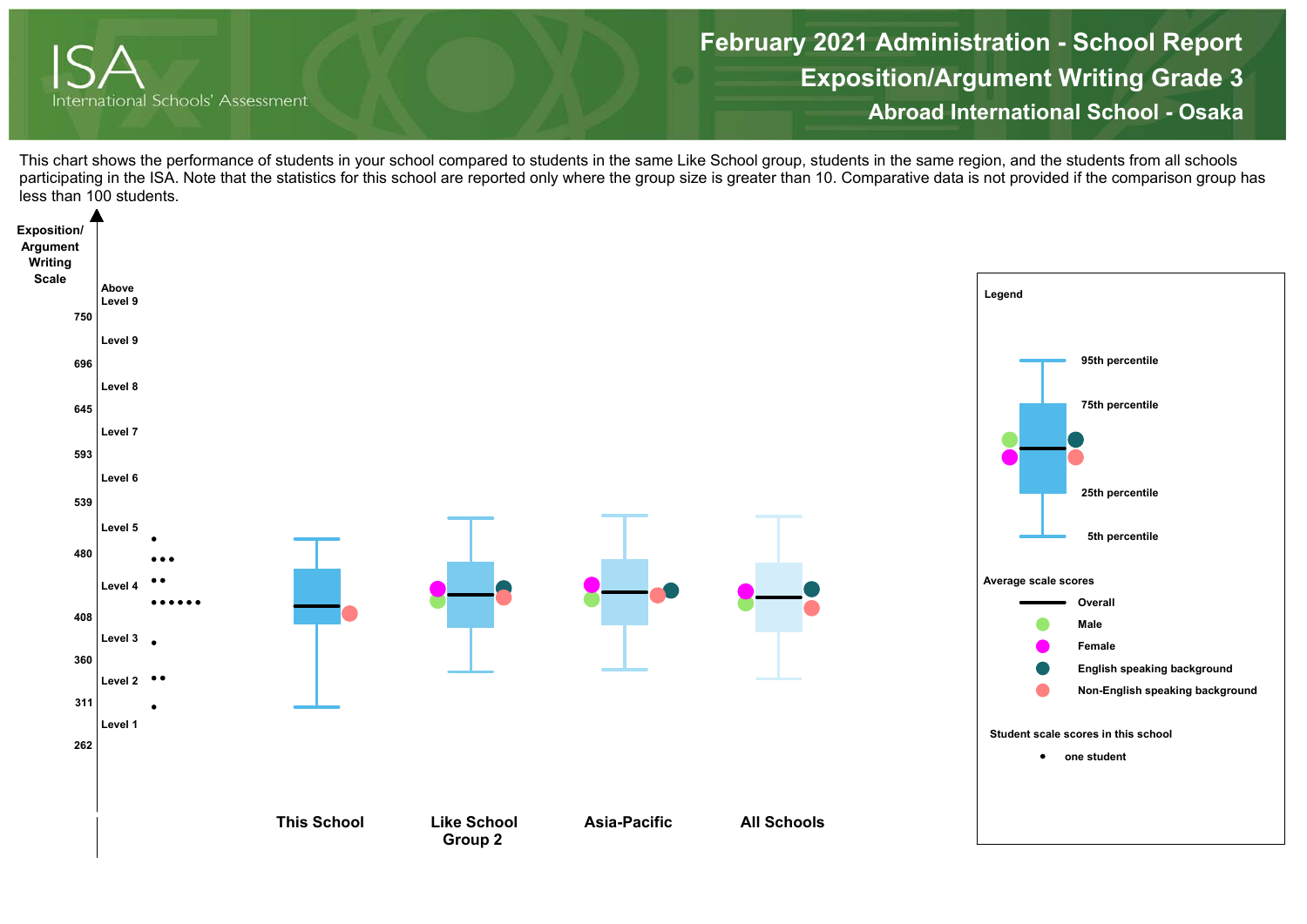

**Mathematical Literacy Grade 4 Abroad International School - OsakaFebruary 2021 Administration - School Report**

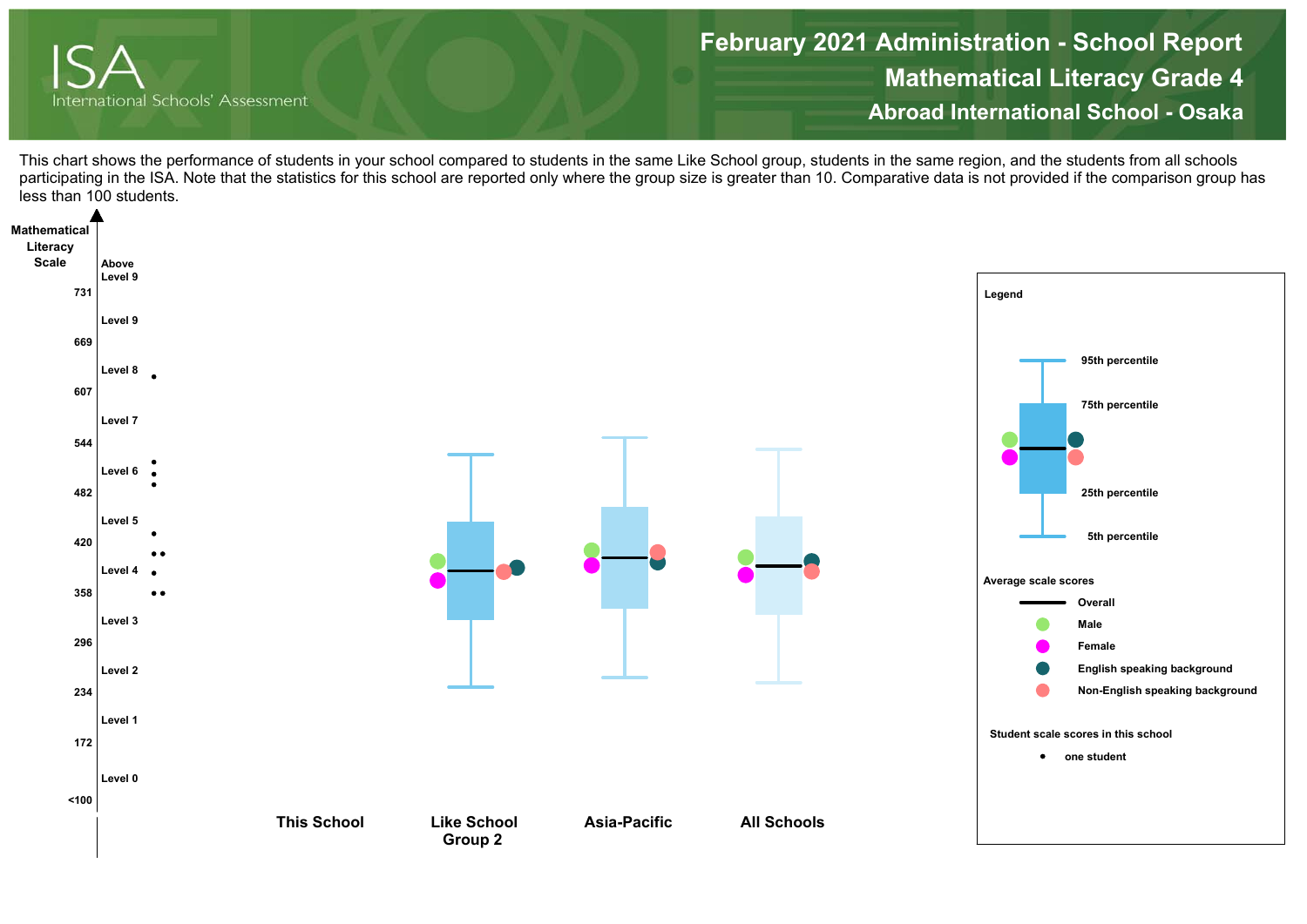

**Reading Grade 4 Abroad International School - Osaka February 2021 Administration - School Report**

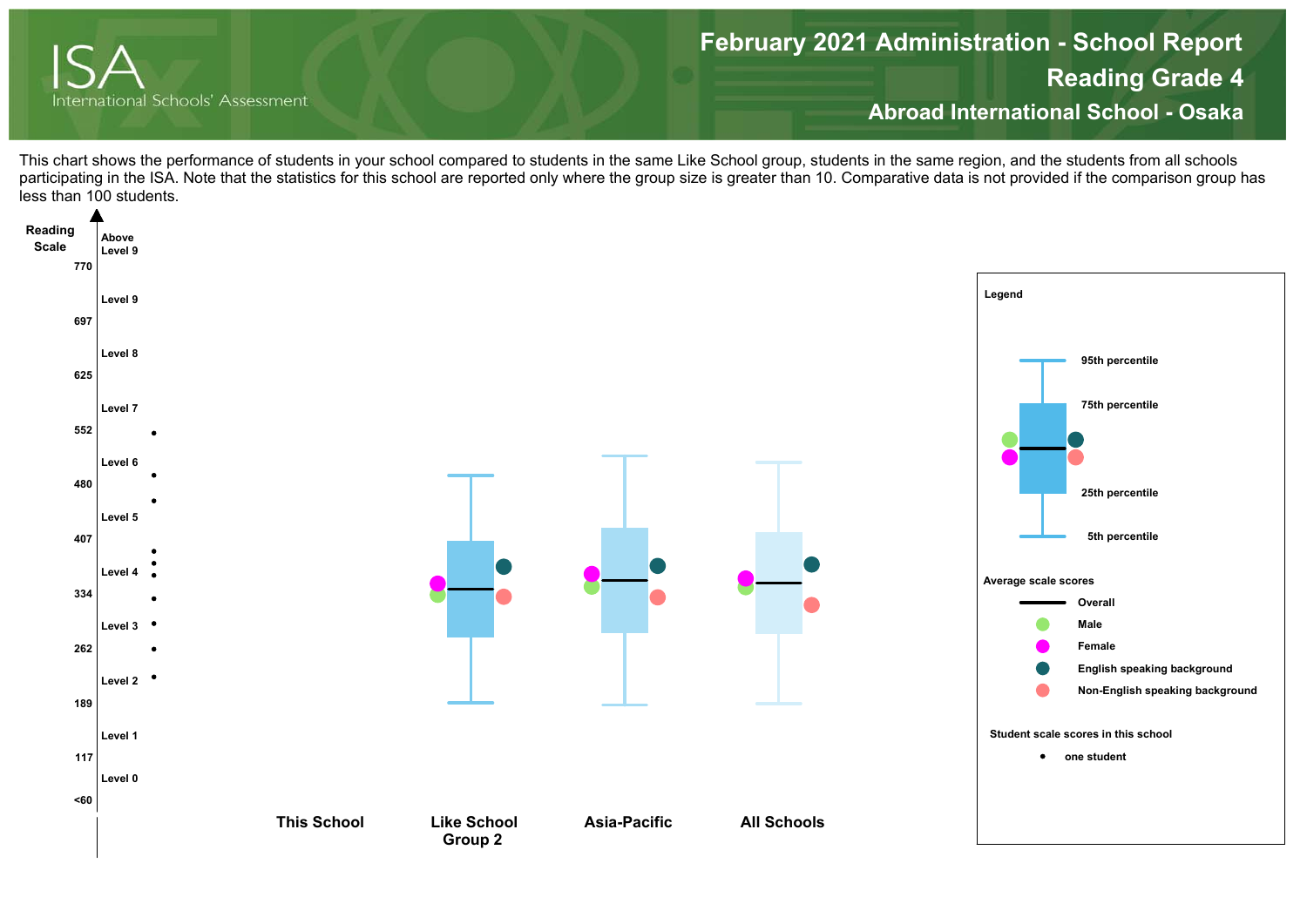

**Narrative/Reflective Writing Grade 4 Abroad International School - OsakaFebruary 2021 Administration - School Report**

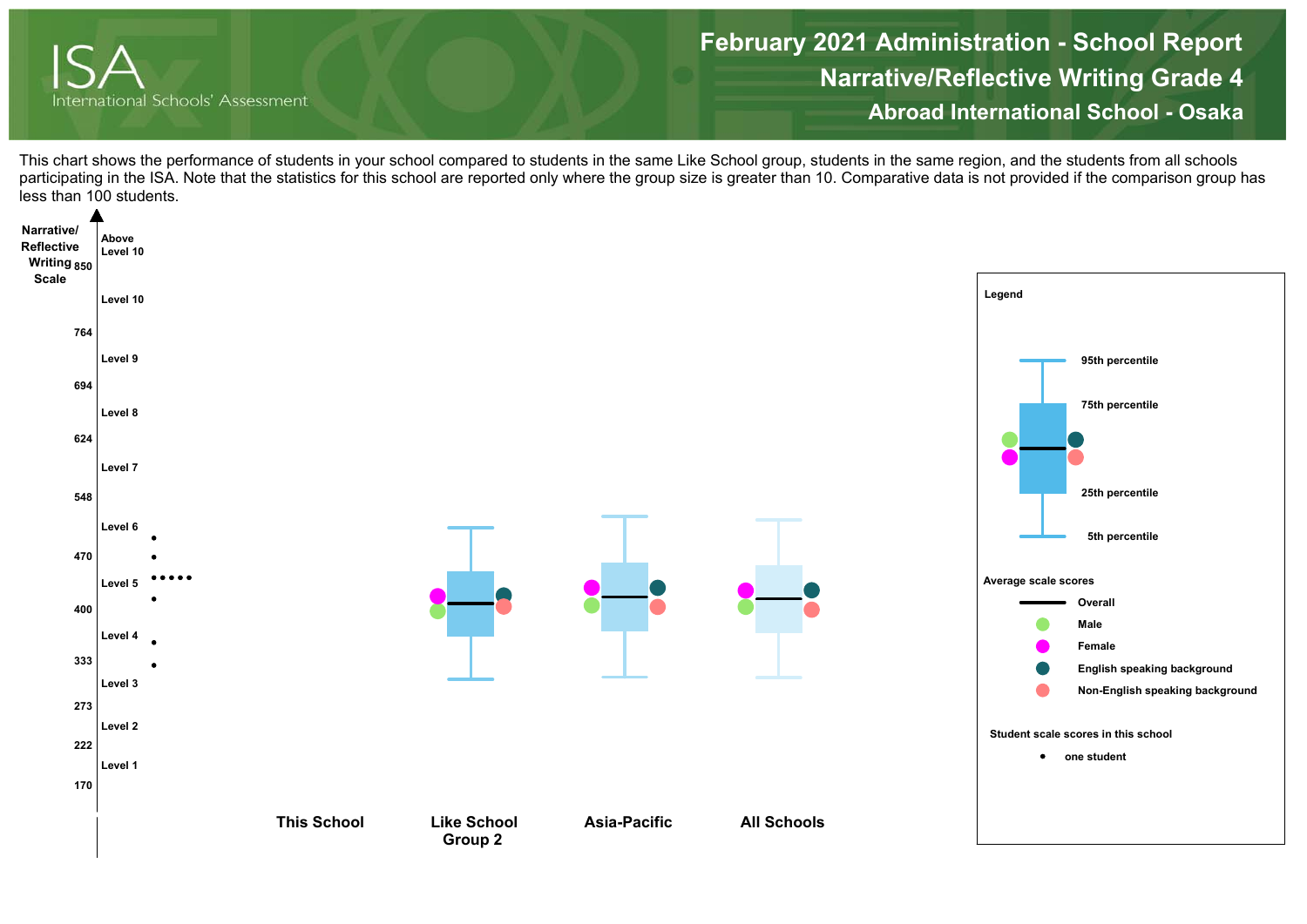

**Exposition/Argument Writing Grade 4 Abroad International School - Osaka February 2021 Administration - School Report**

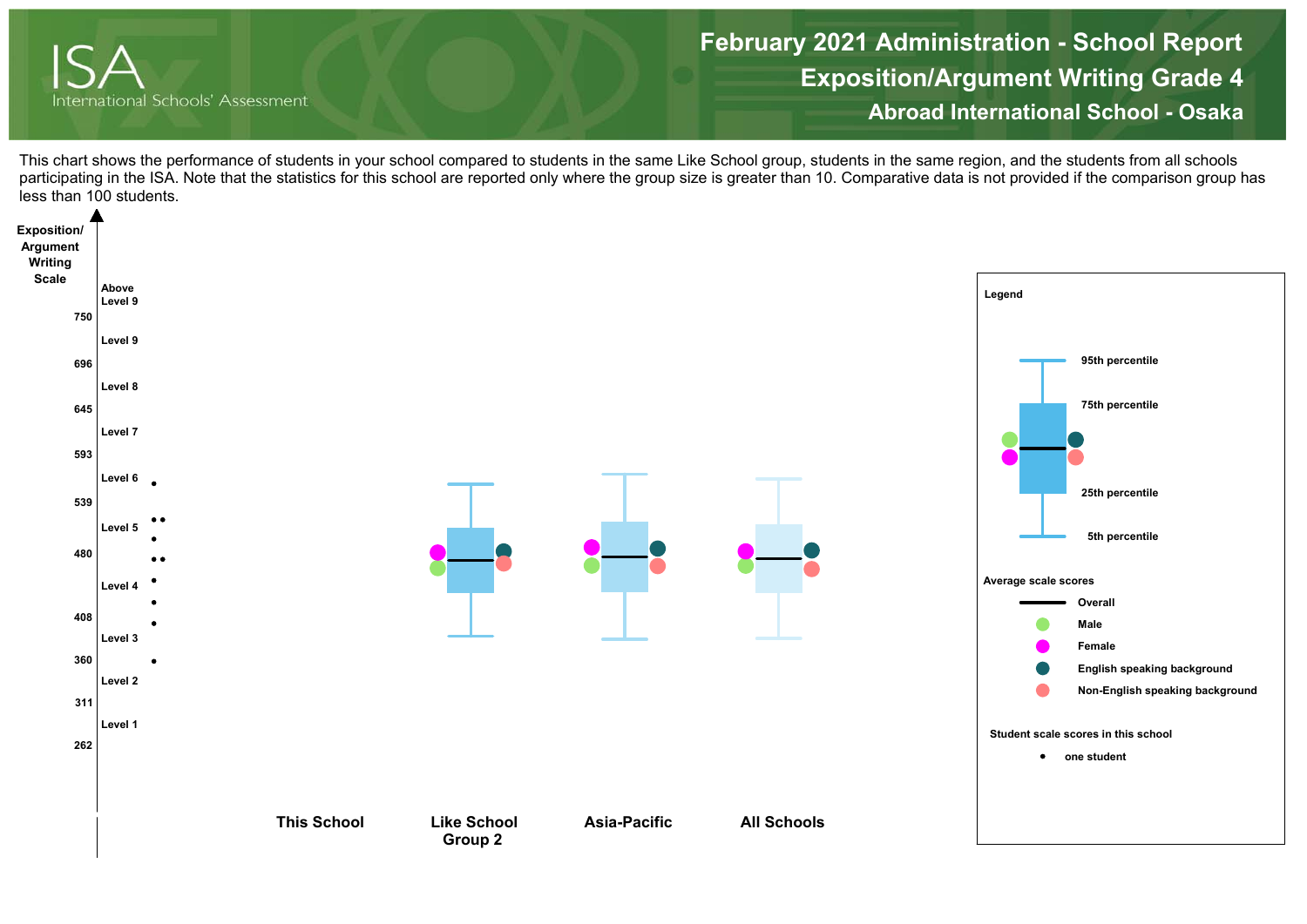

**Mathematical Literacy Grade 5 Abroad International School - OsakaFebruary 2021 Administration - School Report**

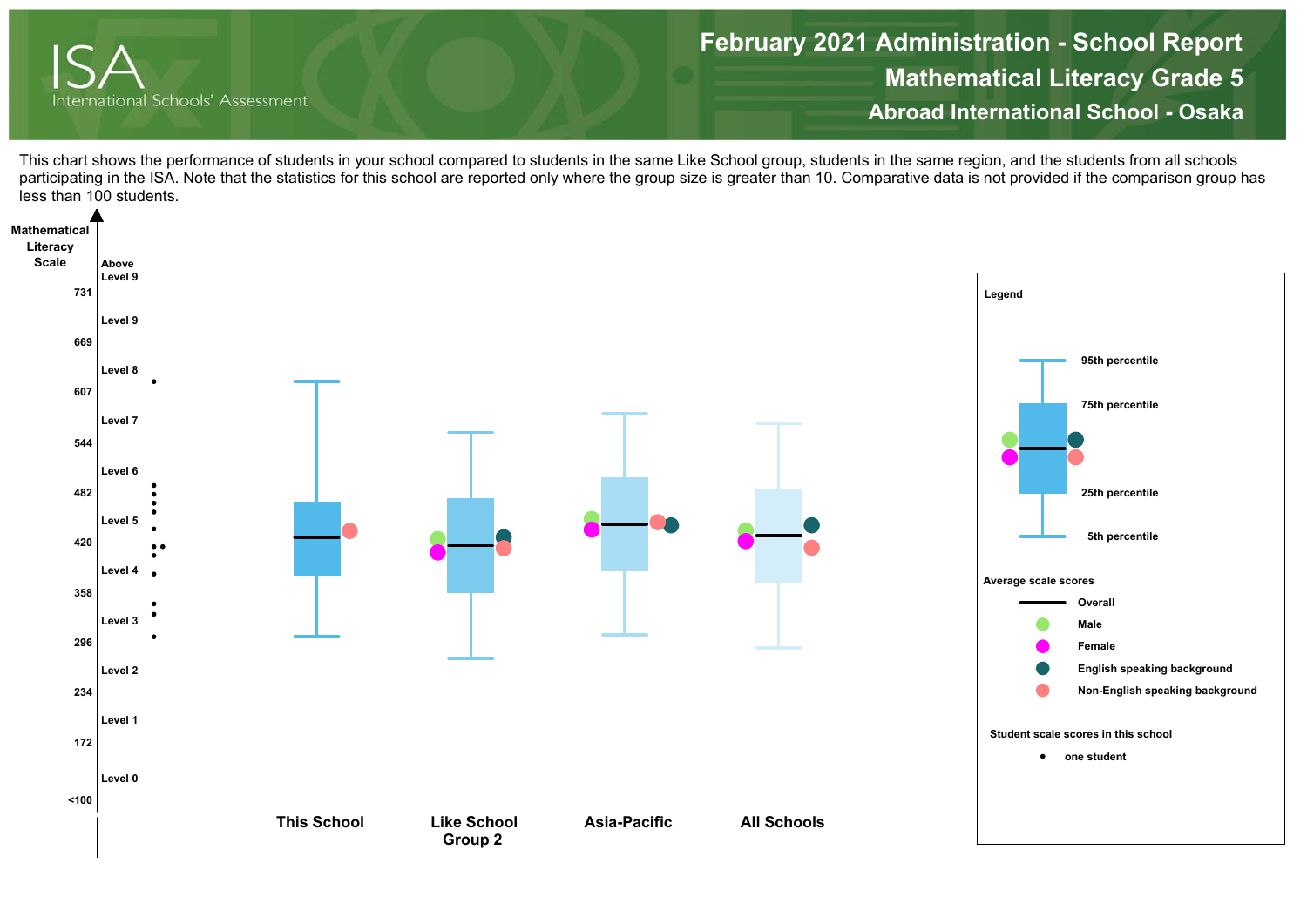

**Reading Grade 5 Abroad International School - Osaka February 2021 Administration - School Report**

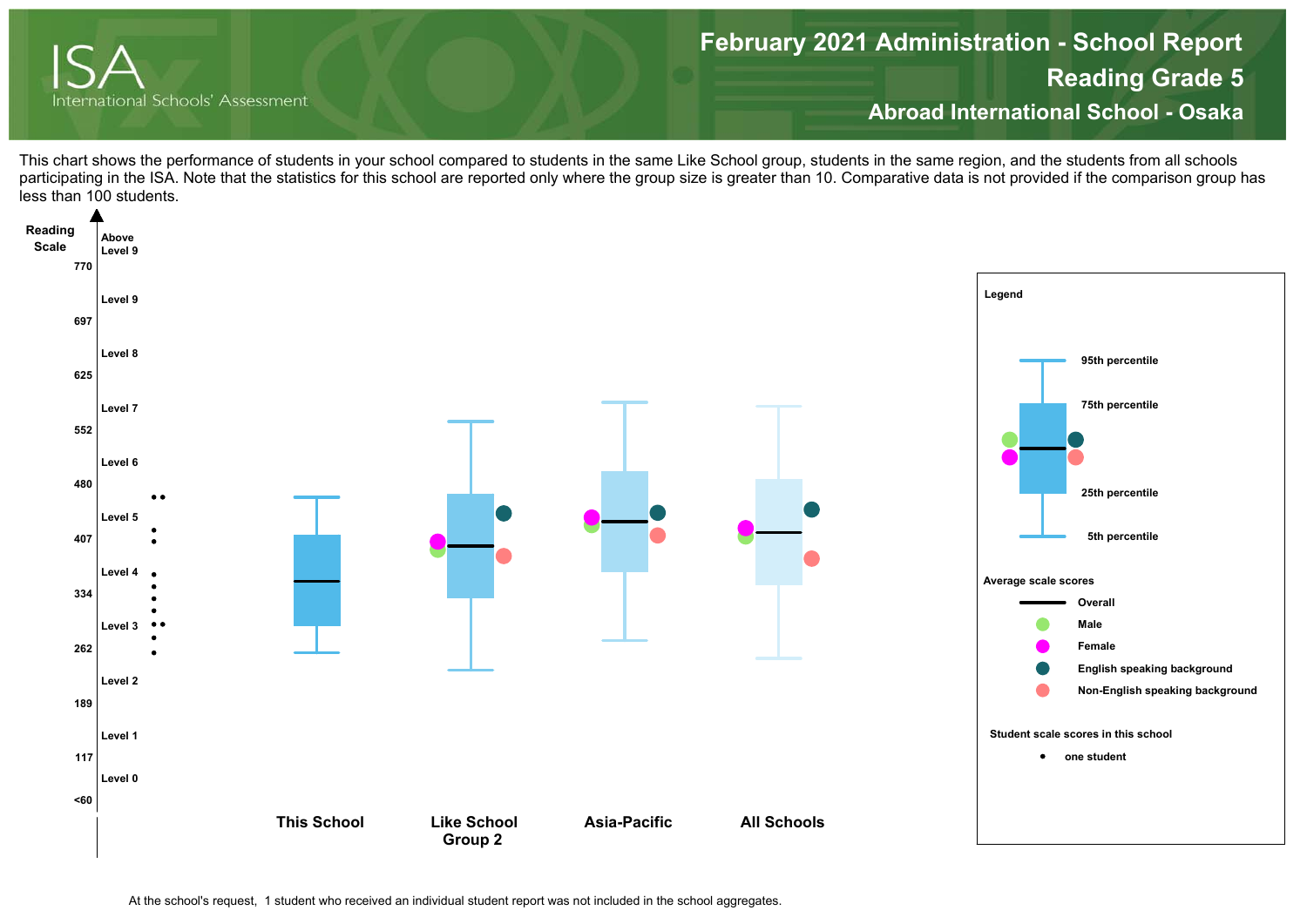

**Narrative/Reflective Writing Grade 5 Abroad International School - OsakaFebruary 2021 Administration - School Report**

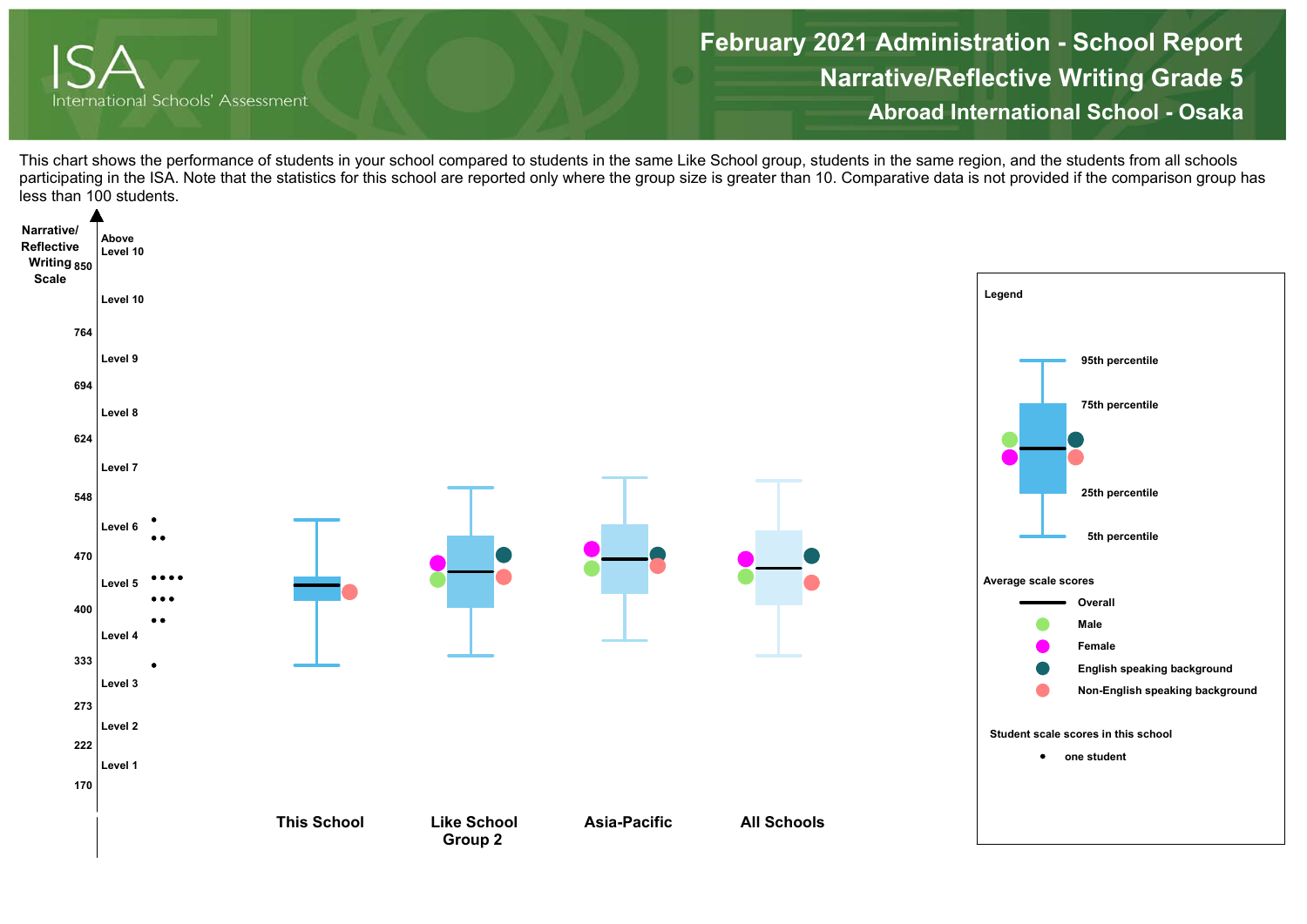

**Exposition/Argument Writing Grade 5 Abroad International School - Osaka February 2021 Administration - School Report**

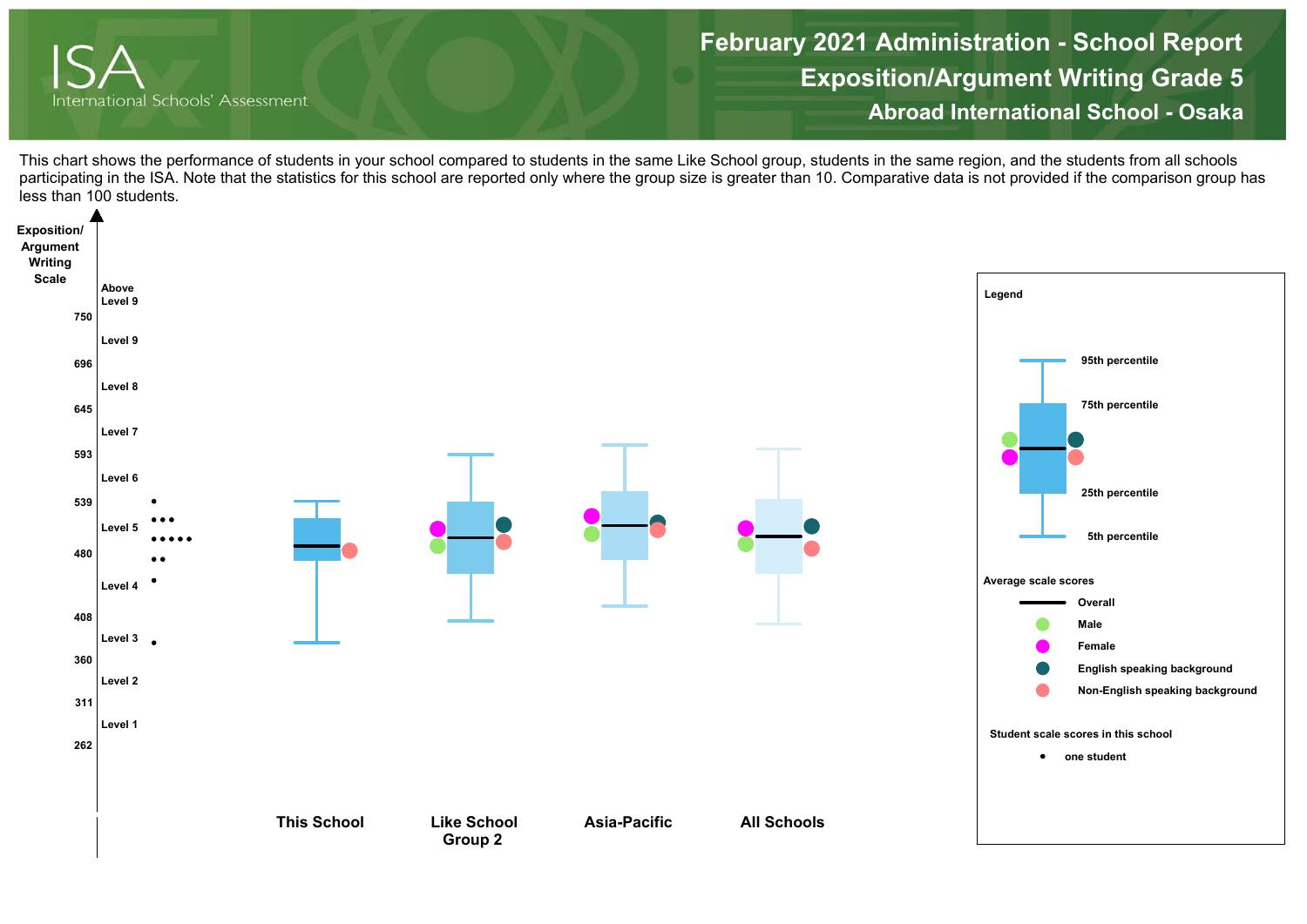

**Mathematical Literacy Grade 6 Abroad International School - OsakaFebruary 2021 Administration - School Report**

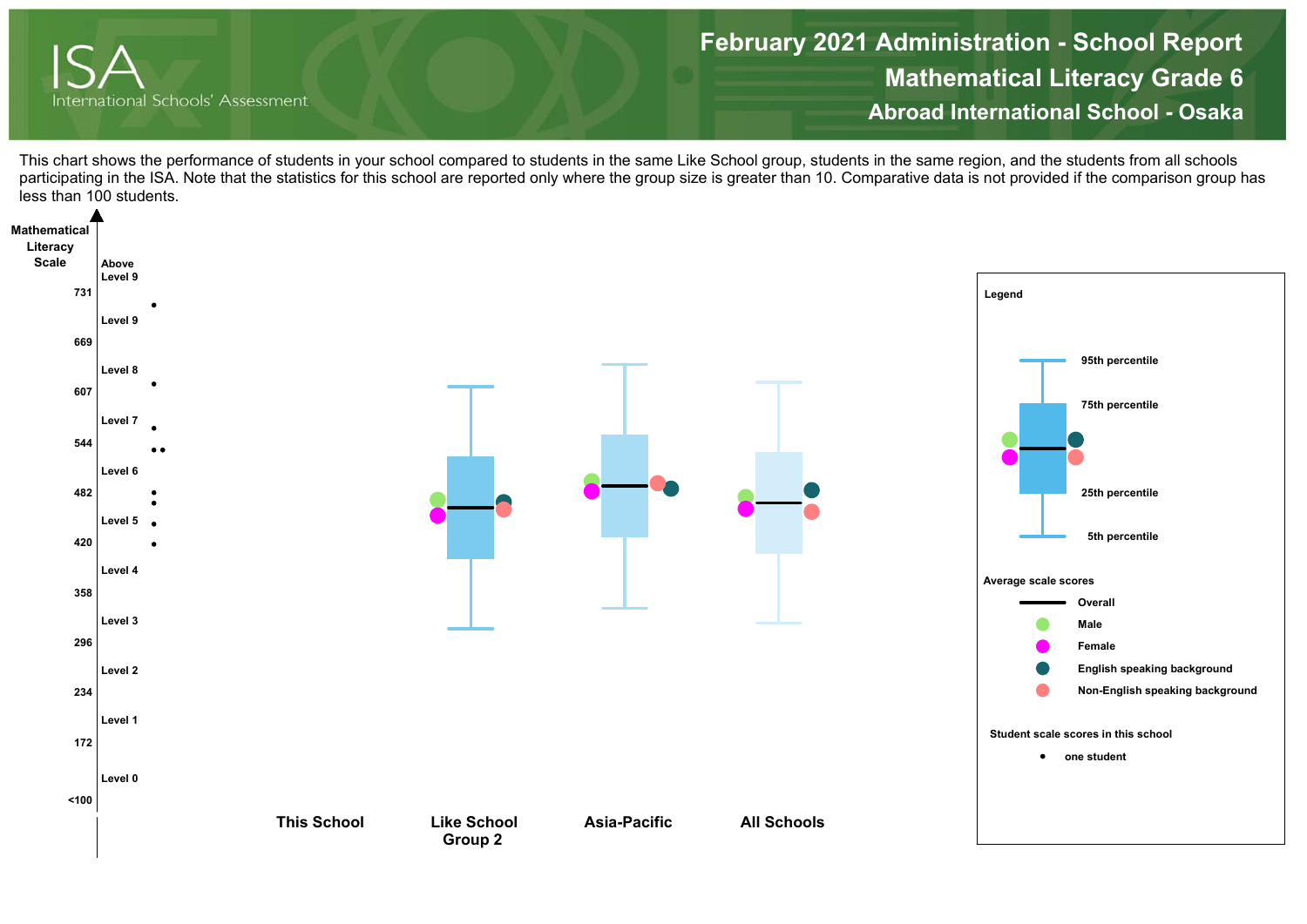

**Reading Grade 6 Abroad International School - Osaka February 2021 Administration - School Report**

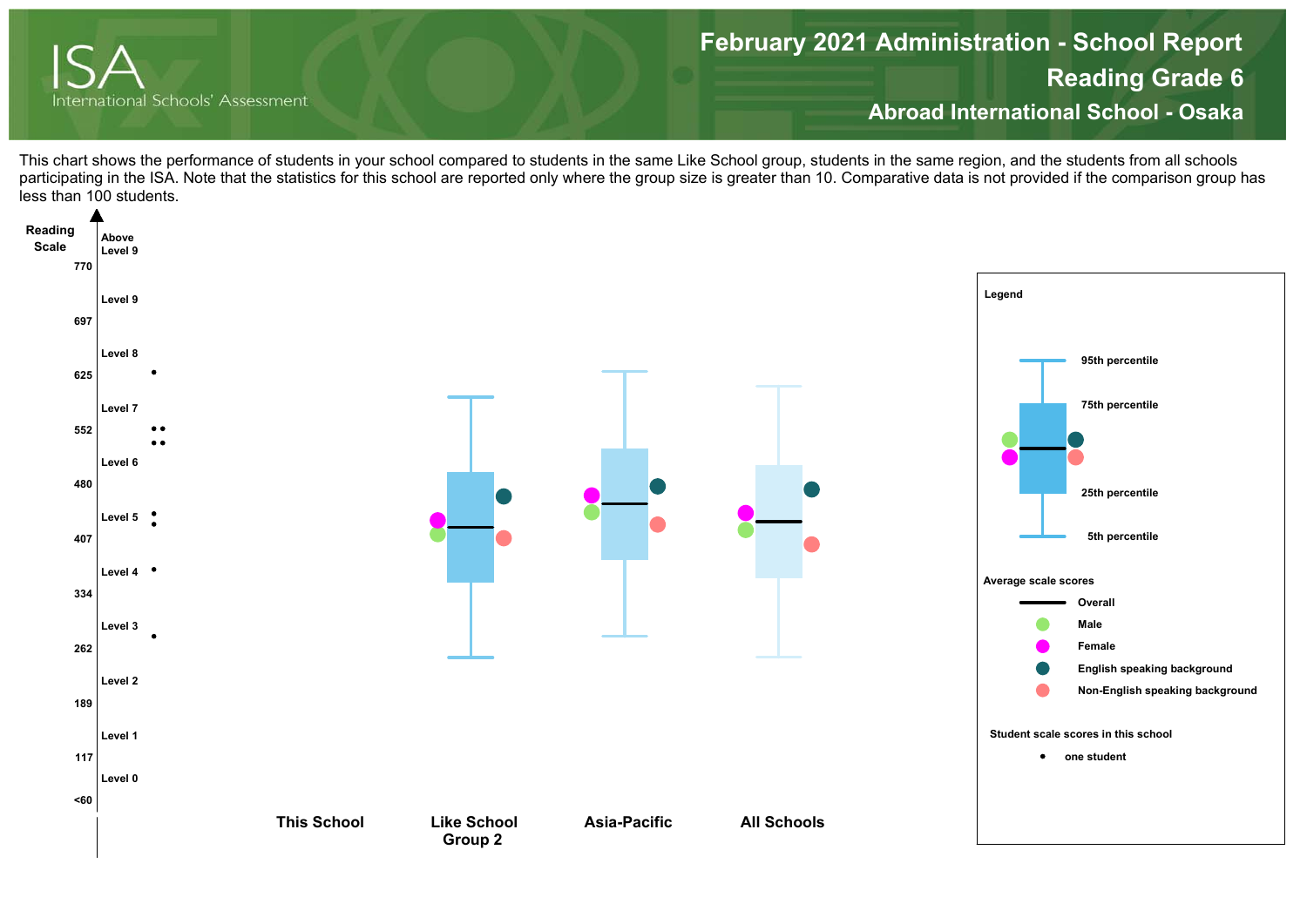

**Narrative/Reflective Writing Grade 6 Abroad International School - OsakaFebruary 2021 Administration - School Report**

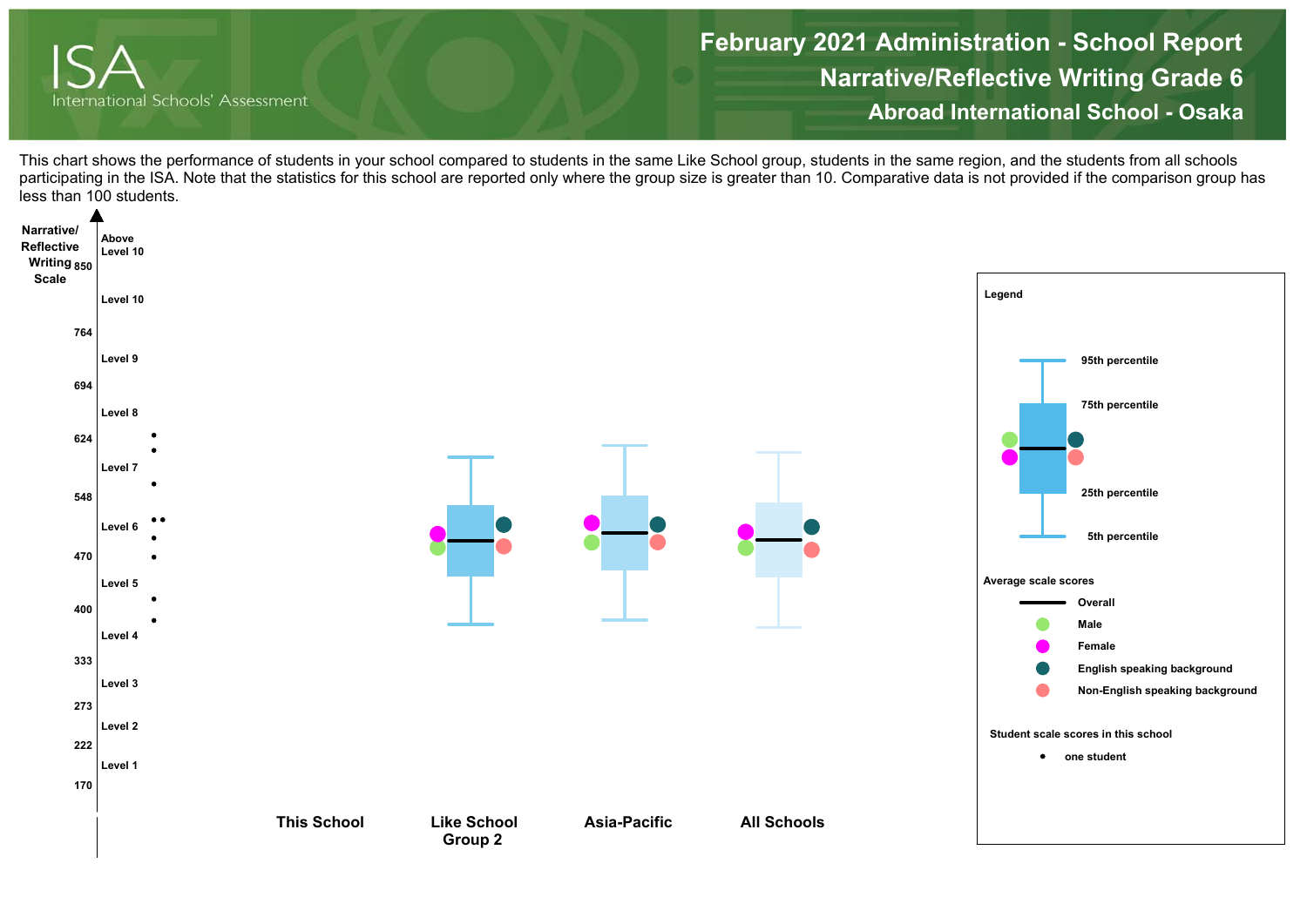

**Exposition/Argument Writing Grade 6 Abroad International School - Osaka February 2021 Administration - School Report**

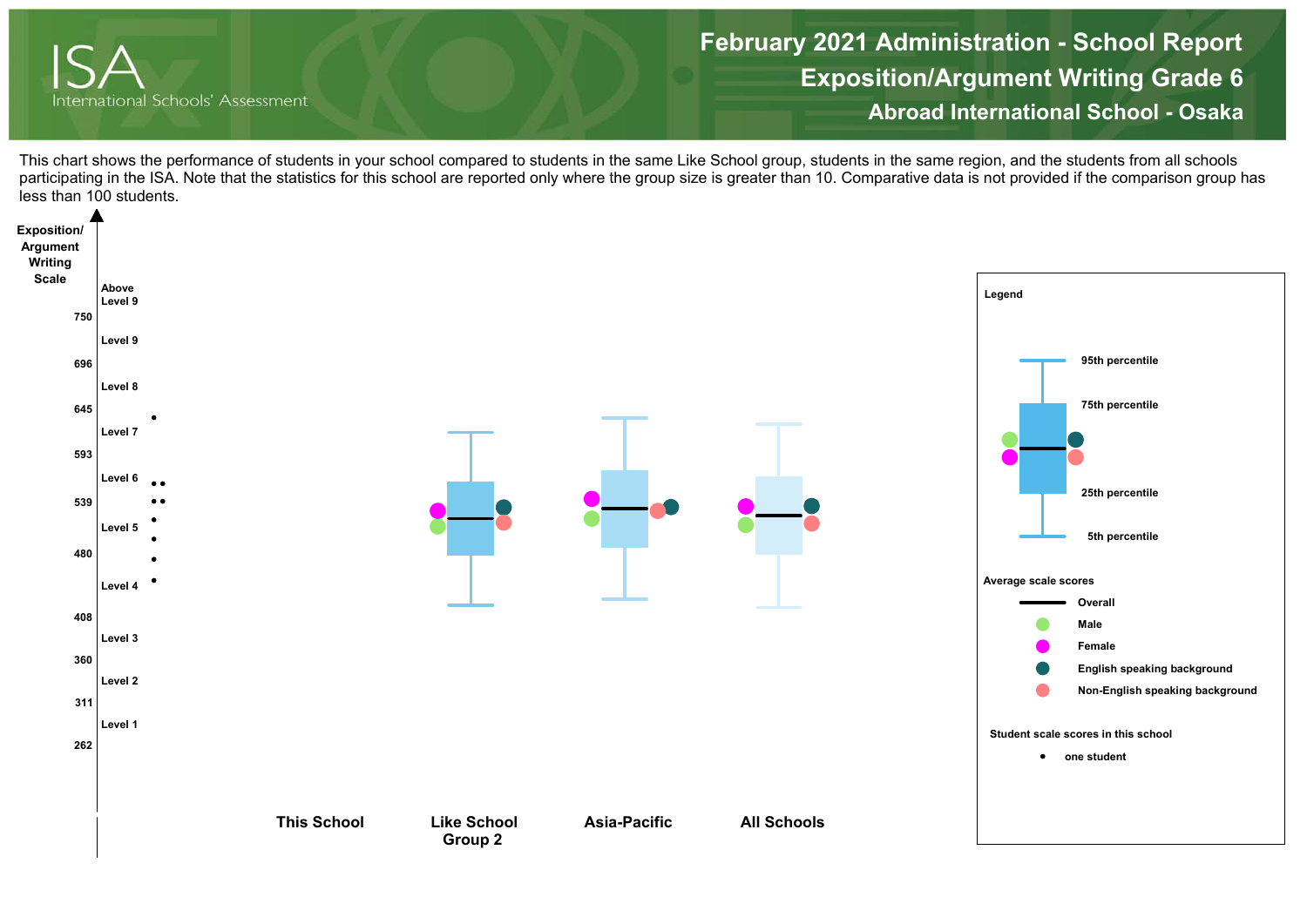

**Mathematical Literacy Grade 9 Abroad International School - OsakaFebruary 2021 Administration - School Report**

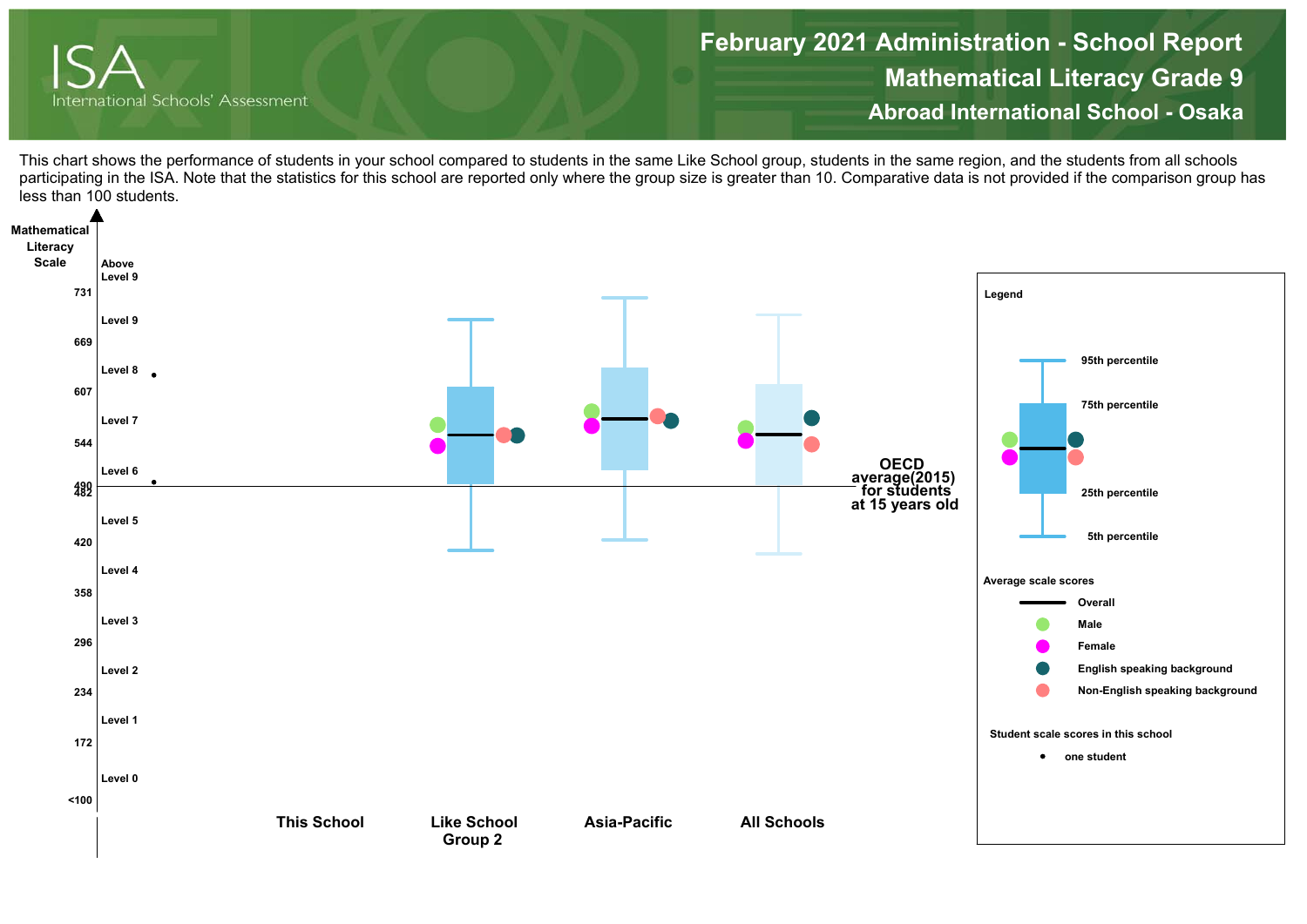

**Reading Grade 9 Abroad International School - OsakaFebruary 2021 Administration - School Report**

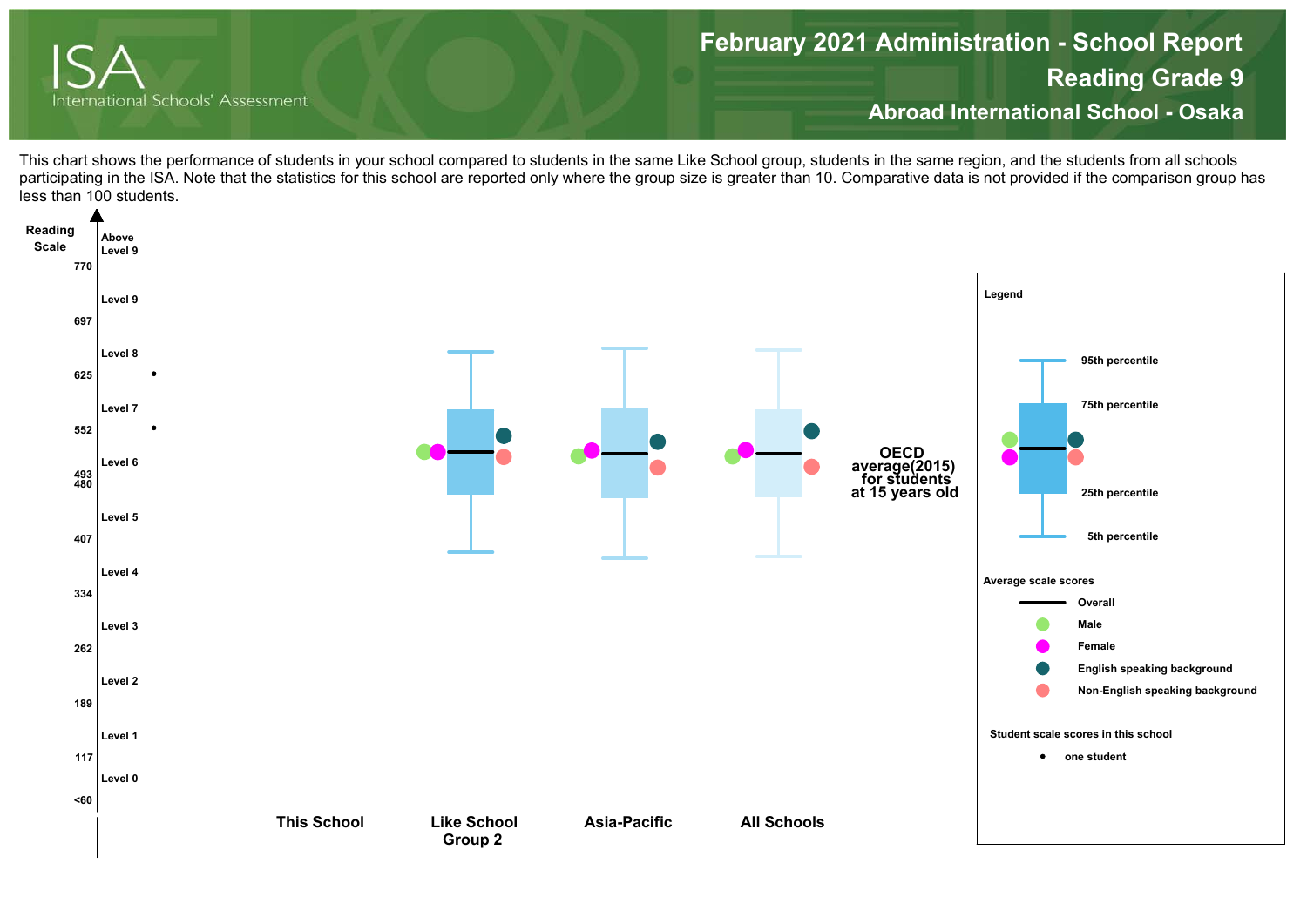

**Scientific Literacy Grade 9 Abroad International School - OsakaFebruary 2021 Administration - School Report**

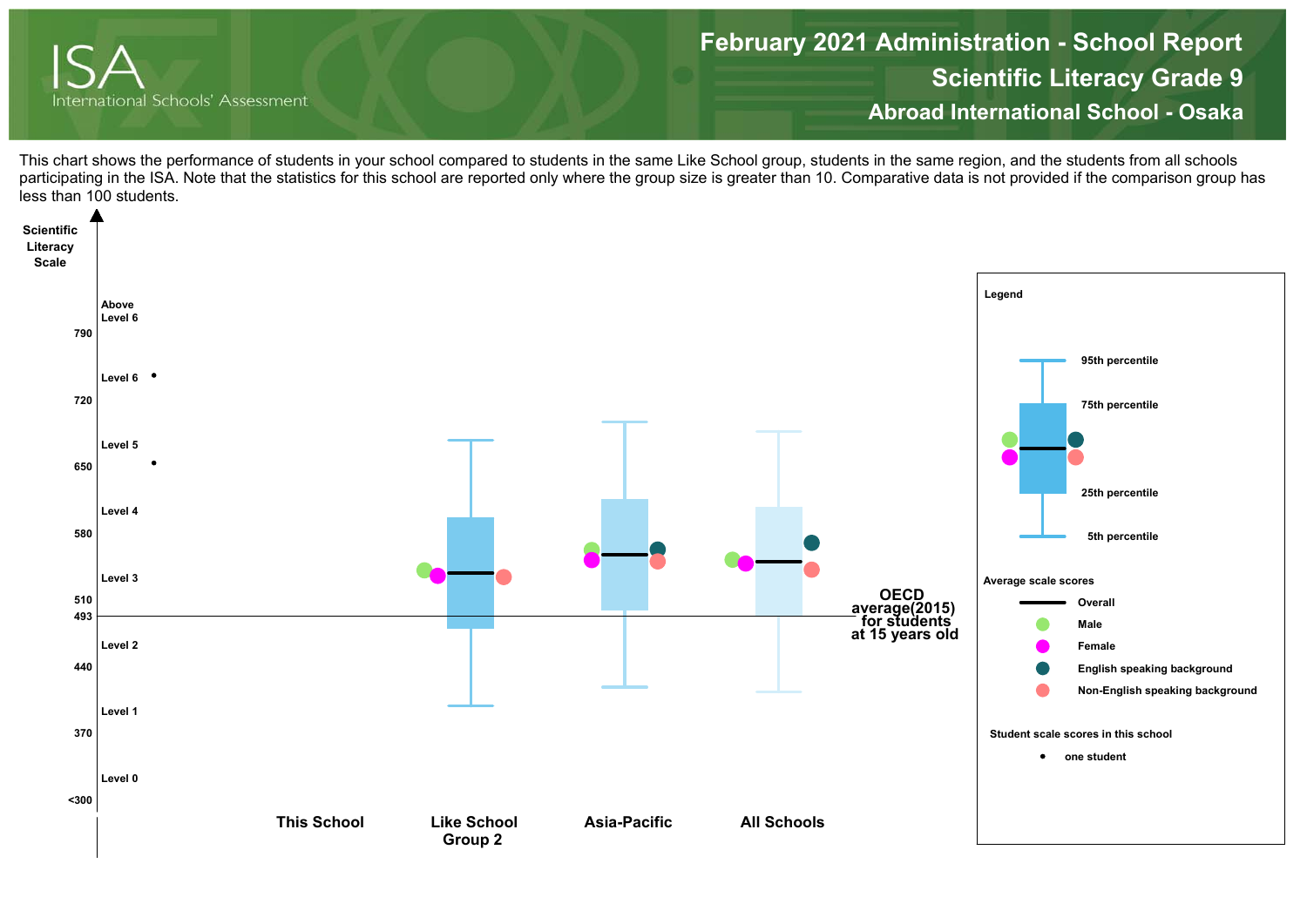

**Narrative/Reflective Writing Grade 9 Abroad International School - OsakaFebruary 2021 Administration - School Report**